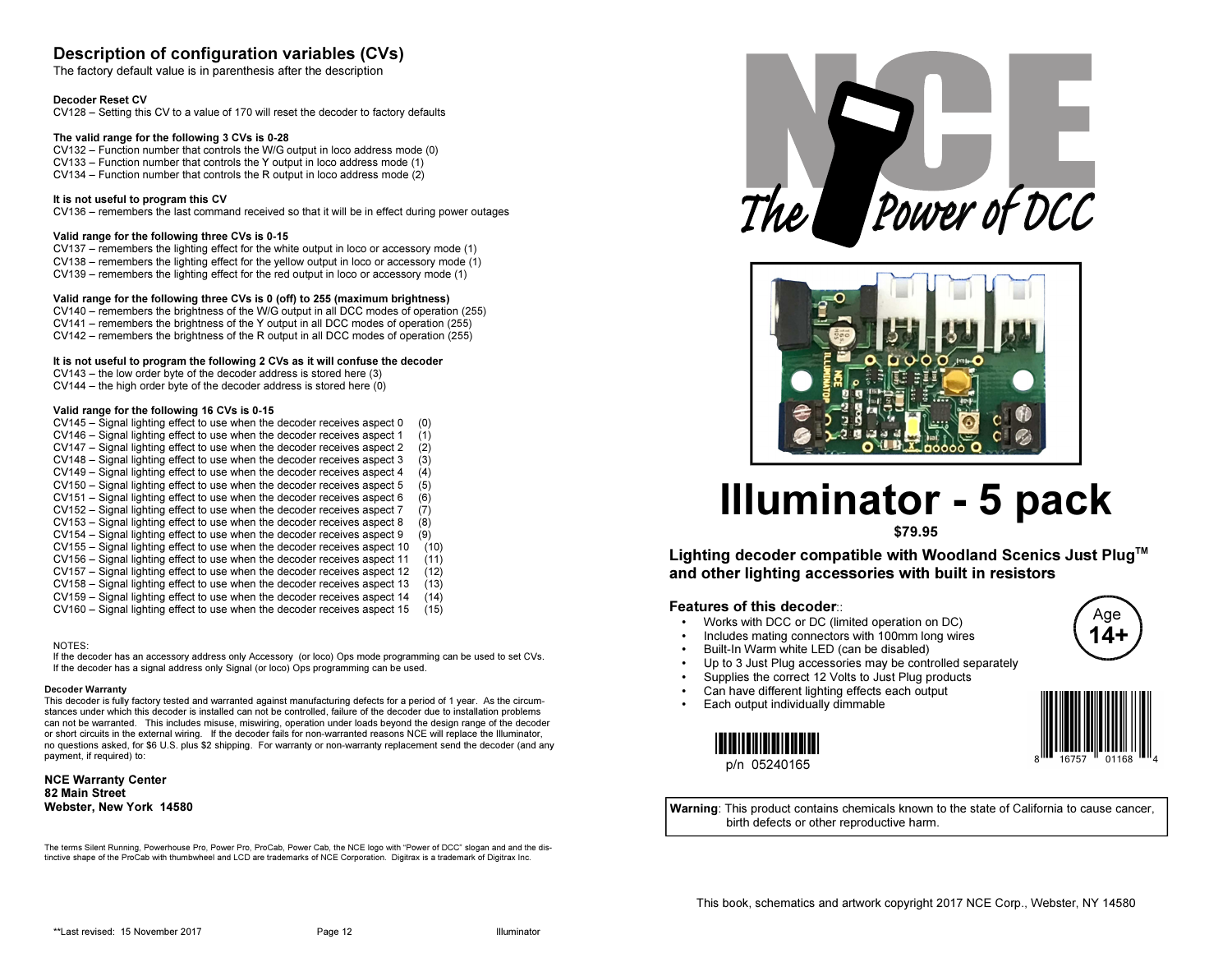### Description:

 The Illuminator can be used for general layout scenic lighting in buildings, lamp posts, for constant lighting in passenger cars and cabooses, or as a DCC decoder for one signal head. The Illuminator includes one on board white LED to simplify scenic lighting situations, just add DC (up to 14V) or DCC power at the 'LR' and 'RR' holes and you have an effective structure lighting solution. The Illuminator will not work with Grain-of-Wheat or other small incandescent lamps.

#### Capabilities and limitations of the Illuminator:

#### When operating on DC power:

- Select between 15 different lighting effects
- Brightness is easily adjustable
- The Illuminator will remember the chosen lighting function after power is removed

#### When operating as a DCC mobile decoder using loco addresses:

- The Illuminator can be programmed to any loco address (short or long) - Consist addressing also works
- 
- All 3 LED outputs can have different (15 to choose from) lighting effects- Uses loco function buttons to activate each output independently
- Each output can be mapped to function F0-F28
- 
- Lighting effects are non-directional (on in both directions of travel).- The brightness of each output is individually CV programmable
- Loco Ops mode programming is used to set CV values

#### When operating as a DCC accessory decoder using accessory addresses:

- The Illuminator can be programmed to any accessory address (1-2043)
- All 3 LED outputs can have different (15 to choose from) lighting effects
- All 3 outputs are controlled simultaneously with accessory on/off (open/thrown) commands
- The brightness of each output is individually CV programmable
- Accessory Ops Mode or Loco Ops mode programming is used to set CV values

#### When operating as a DCC signal decoder using signal addresses:

- The Illuminator can be programmed to any signal address (1-2043)
- 18 different effects specifically for signal heads available
- Different lighting effects can be mapped to each NMRA aspect
- All 3 outputs are controlled simultaneously by signal aspect commands
- The brightness of each output is individually CV programmable
- Signal Ops Mode or Loco Ops mode programming is used to set CV values

#### Electrical and technical limitations of the Illuminator

 The voltage supply for the LEDs is 12 volts DC and the total current available for lighting is about 100mA. The Illuminator has built-in 330 Ohm resistors which will not limit current enough for direct connection of individual LEDs so an additional resistor should be used when directly connecting LEDs to the Illuminator. Woodland Scenics Just Plug™ products already have this additional resistor installed. It is possible to use up to 4 red, yellow or green LEDs or up to 3 white or blue LEDs in series on an output with a suitable additional resistor. See the diagram at the bottom of the next page.

Illuminators may be 'daisy chained' as shown in the diagram below.



| <b>CV</b> | My value | My description | default                 |
|-----------|----------|----------------|-------------------------|
| 132       |          |                | 0                       |
| 133       |          |                | $\mathbf{1}$            |
| 134       |          |                | $\overline{c}$          |
| 137       |          |                | $\mathbf{1}$            |
| 138       |          |                | $\mathbf{1}$            |
| 139       |          |                | $\mathbf{1}$            |
| 140       |          |                | 255                     |
| 141       |          |                | 255                     |
| 142       |          |                | 255                     |
| 145       |          |                | 0                       |
| 146       |          |                | $\mathbf{1}$            |
| 147       |          |                | $\overline{c}$          |
| 148       |          |                | 3                       |
| 149       |          |                | $\overline{\mathbf{4}}$ |
| 150       |          |                | 5                       |
| 151       |          |                | 6                       |
| 152       |          |                | $\overline{7}$          |
| 153       |          |                | 8                       |
| 154       |          |                | 9                       |
| 155       |          |                | 10                      |
| 156       |          |                | 11                      |
| 157       |          |                | 12                      |
| 158       |          |                | 13                      |
| 159       |          |                | 14                      |
| 160       |          |                | 15                      |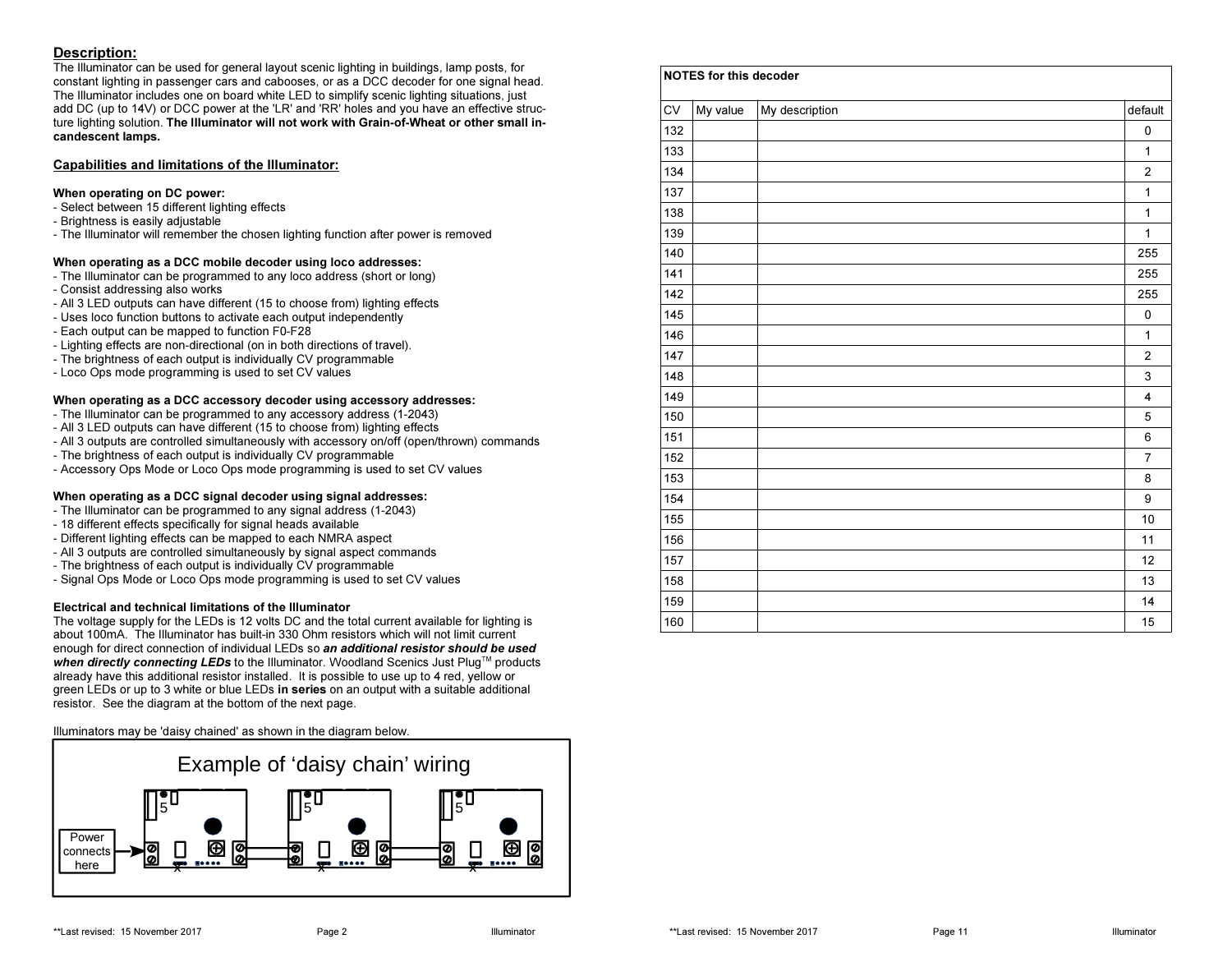#### Signal Address programming:

 The Illuminator cannot be programmed on your programming track. It is always programmed while connected to the DCC track power. This decoder can be programmed by all systems that support NMRA DCC signal control using the procedure below (at this time only NCE systems issue signal control from the handheld cab – other systems use their respective computer interfaces).

#### Programming the signal address using any NCE DCC system:

- 1) Connect wires from the track to the decoder DCC terminals.
- 2) Push the Program button (notice the LED flashes now). When the LED is flashing you have one minute to complete the next steps or the decoder will exit programming mode.
- 3) Press SHIFT and CLEAR (at same time) to bring up the Select Signal menu entry.
- 4) Type the address you want the decoder to accept as its new signal address and press ENTER.
- 5) Type 0 when prompted for the aspect followed by ENTER
- 6) The decoder will accept the new signal address stop flashing the LED

### Programming Signal CVs

 There are two methods for programming the CVs when the decoder is programmed with a signal address. The preferred method is Extended Decoder Control Packet for Ops Mode Programming. NCE systems call it "Prog Sig On Main" or "Ops Prog Sig CVs"

#### Programming Signal CVs using an NCE system:

- Connect wires from the track to the decoder DCC terminals.
- $\bullet$ Press PROG/ESC followed by "0" to enter the "OPS PROG SIG CV" menu
- $\bullet$ Type the address of the decoder to program followed by ENTER.
- $\bullet$ Type in the CV number you want to program followed by ENTER
- $\bullet$ Type in the value for the CV followed by ENTER
- The decoder will accept the CV value.

#### Programming Signal CVs using loco Ops mode any DCC system:

- Connect wires from the track to the decoder DCC terminals.<br>● Puch the Pregram button (poties the LED flashes nov), 14th
- Push the Program button (notice the LED flashes now). When the display is flashing you<br>have ano minute to complete the next stape of the deceder will exit programming mode have one minute to complete the next steps or the decoder will exit programming mode.
- $\bullet$ On your DCC system enter Locomotive Ops mode programming
- ● Enter any unused locomotive address (we don't want any unwanted loco programming here).
- $\bullet$  Enter the CV number you want to program ●
- $\bullet$ Enter the value for the CV
- ●The decoder will accept the CV value and stop flashing the LED.
- ●The button must be pressed for each CV to be programmed with loco Ops mode.

Note: The LED will only flash for about 1 minute. When it stops flashing the Illuminator will not accept programming. If it times out and stops flashing before you finish programming just press programming button again.

#### Controlling Brightness:

 Each output has a separate brightness CV. Values of 0 to 255 are accepted with 255 being full brightness.

CV140 controls the brightness of the W/G output.

- CV141 controls the brightness of the Y output.
- CV142 controls the brightness of the R output.

#### Installation Notes:

 This decoder is requires power wires to be connected to the decoder circuit board. You do not need to use heavy wire to connect the Illuminator to power or external LEDs. Number 24 AWG is more than sufficient with 26, 28 or even 30 gauge preferred to make it easier to handle and solder the wires to the small holes on the Illuminator. It takes 32 Illuminators, fully loaded with 3 LEDs each to use just 1 Amp of DCC power.

#### Connecting power to the Illuminator:

Connect DCC track power or 12-14VDC to either of the 2 pin screw terminal blocks.

#### General layout and features of the Illuminator



#### Connecting Woodland Scenics Just Plug™ products:

 Connect Just PlugTM products directly to the Illuminator use the Linker Plug that is supplied with the Just Plug products. Woodland Scenics products already have a built in resistor,

Connecting your own individual LEDS:

 When wiring your own LEDs to the Illuminator be sure to observe the correct polarity. The diagram above shows the correct polarity for connection of typical LEDs to the Illuminator. Notice that contrary to normal convention the red wire is negative and black wire is positive.



| Red Wire -<br>Supplied<br>Resistor<br>2 pin               |  |
|-----------------------------------------------------------|--|
| <b>Harness</b><br>Black Wire +                            |  |
| Connecting multiple LEDs<br>to the supplied 2 pin harness |  |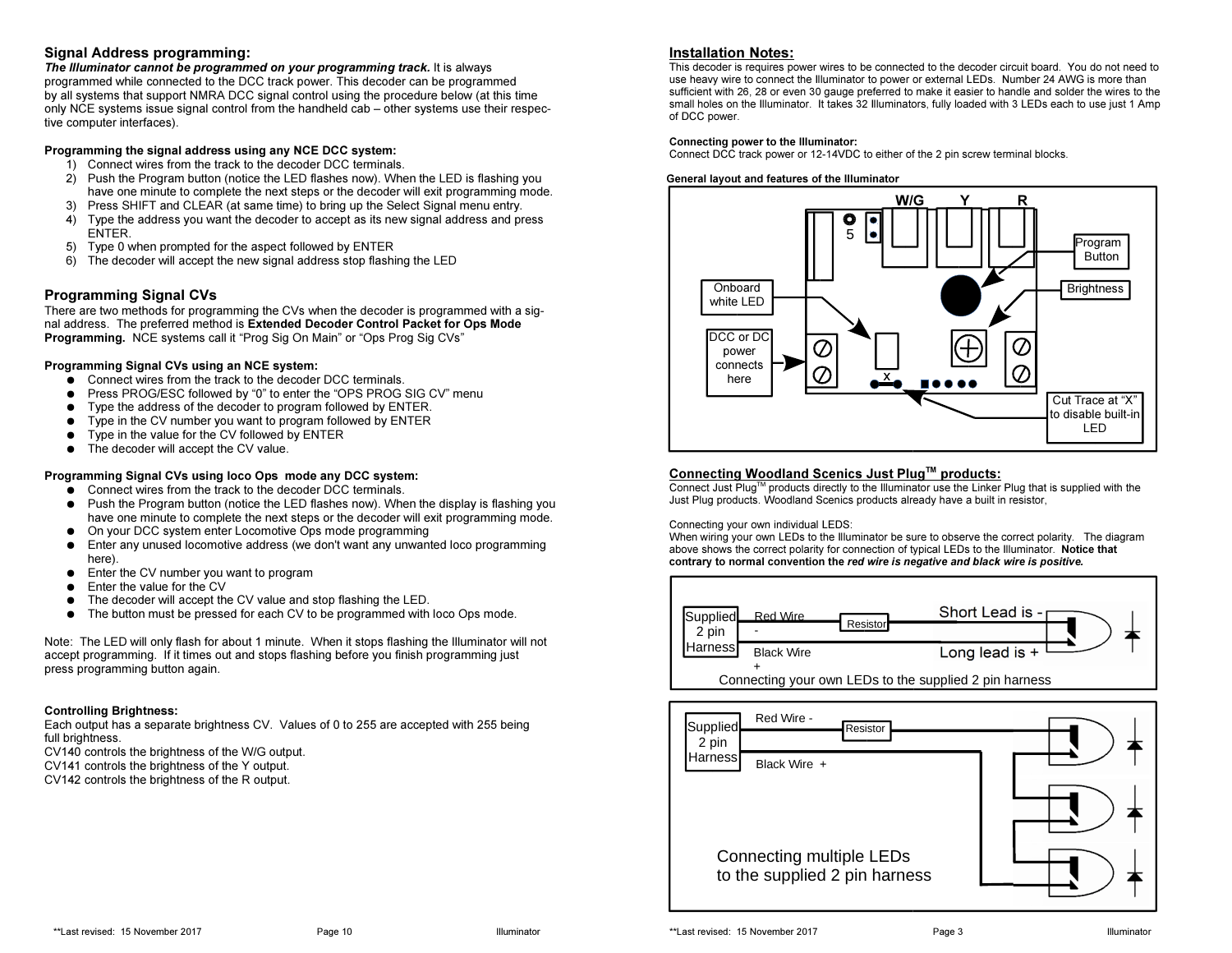#### Disabling the on board white LED:

 The on board white LED is powered by the W/G output. If you connect an external LED to the W/G hole the on board LED will interfere with the external LED. In this case you will want to disable the on-board LED. To disable it use a sharp pointed hobby knife to cut the gold colored circuit 'trace' indicated by the in the diagram above.

## Using the Illuminator on DC power

When connected to DC power the push button is used to select between 16 lighting effects and a small Phillips screwdriver is used to control the brightness. Some of these lighting effects will also make use of the extra LED outputs 'W/G', 'Y' and 'R' as marked on the bottom of the circuit board. Several of the lighting effects may be better served if you disable the on board LED (see above) and substitute a different color LED. The built-In white LED can be disabled by cutting the circuit trace marked "X" (use a sharp, pointy hobby knife) and replaced with a different LED that is connected it to the +5 and G holes.

#### Select between 15 different lighting effects:

 Each push of the small gold colored button on the Illuminator will change the lighting effect. There are 15 different effects plus off. All three outputs will display the same effect except for effect number 9 which will set the W/G and R outputs to be one half of a railroad 'crossbuck' and the Y output will be the other half to get alternately flashing lights. Even though all three outputs are set to the same lighting effect many of these effects are random (such as random on-off structure lights) so all three outputs will appear to be independent. When you get to effect 15 the next push of the button will start over again at effect 0.

List of lighting effects in DC operation:

- Effect  $0 -$  off (all outputs off)
- Effect 1 Steady on
- Effect 2 Slow flashing
- Effect 3 Fluorescent flicker A, more on than off
- Effect 4 Fluorescent flicker B, more off then on
- Effect 5 Fluorescent flicker C, a definitely dying fluorescent tube
- Effect 6 Single strobe light (every 2 seconds)
- Effect 7 Double strobe light (every 2 seconds)
- Effect 8 Rotary beacon
- Effect 9 Railroad crossing signal phase A
- Effect 10 Railroad crossing signal phase B
- Effect 11 Random on/off (times from 4 seconds to 1 minute)
- Effect 12 Random on/off (times from 4 seconds to 2 minutes)
- Effect 13 Random on/off (times from 8 seconds to 4 minutes)
- Effect 14 Mercury vapor street light coming on (takes about 30 seconds to full brightness)
- Effect 15 Rapid flash (lets you know this is the end of the list)

Controlling brightness of the outputs:

Use a small phillips screw drive to *carefully* turn the brightness potentiometer on the Illuminator.

 The brightness potentiometer is only active when used on DC. It is not active when used with DCC.

# Using the Illuminator as an NMRA conforming signal decoder

The Illuminator will accept NMRA signal addresses and display up to 18 different lighting effects on one 3 LED signal head. The decoder responds to aspects 0-15 plus 30 and 31 which allows all 18 effects to be available for your signal heads. Only Aspect 0 (absolute stop) is defined by the NMRA standards. Table 1 below describes each lighting effect and its mapping to an aspect number. It is possible to change the aspect mapping (see Description of configuration variables) for aspects 0-15. Aspects 30 and 31 are 'hard coded' into the decoder as they are not the kind of lighting effect normally displayed on a real signal.

| Aspect         | <b>Effect</b><br><b>Number</b> | <b>Lighting effect</b> |
|----------------|--------------------------------|------------------------|
| 0              | 0                              | Red                    |
| 1              | 1                              | Yellow                 |
| $\overline{2}$ | $\mathbf{2}$                   | Green                  |
| 3              | 3                              | flash red              |
| 4              | 4                              | flash yellow           |
| 5              | 5                              | flash green            |
| 6              | 6                              | red+yellow             |
| $\overline{7}$ | 7                              | flash red+yellow       |
| 8              | 8                              | red+flash yellow       |
| 9              | 9                              | red+green              |
| 10             | 10                             | flash red+green        |
| 11             | 11                             | red+flash green        |
| 12             | 12                             | yellow+green           |
| 13             | 13                             | flash yellow+green     |
| 14             | 14                             | yellow+flash green     |
| 15             | 15                             | effect 15=all on       |
| 30             | --                             | all flash              |
| 31             |                                | all off                |

Since we cannot control which LEDs (and therefore the brightness) manufacturers use in their signals we provide a CV to control the brightness of each LED. The brightness ranges from 0 (off) to 255 (max) with 255 being the factory default for brightness. For the CV numbers see "Description of configuration variables" later in this manual.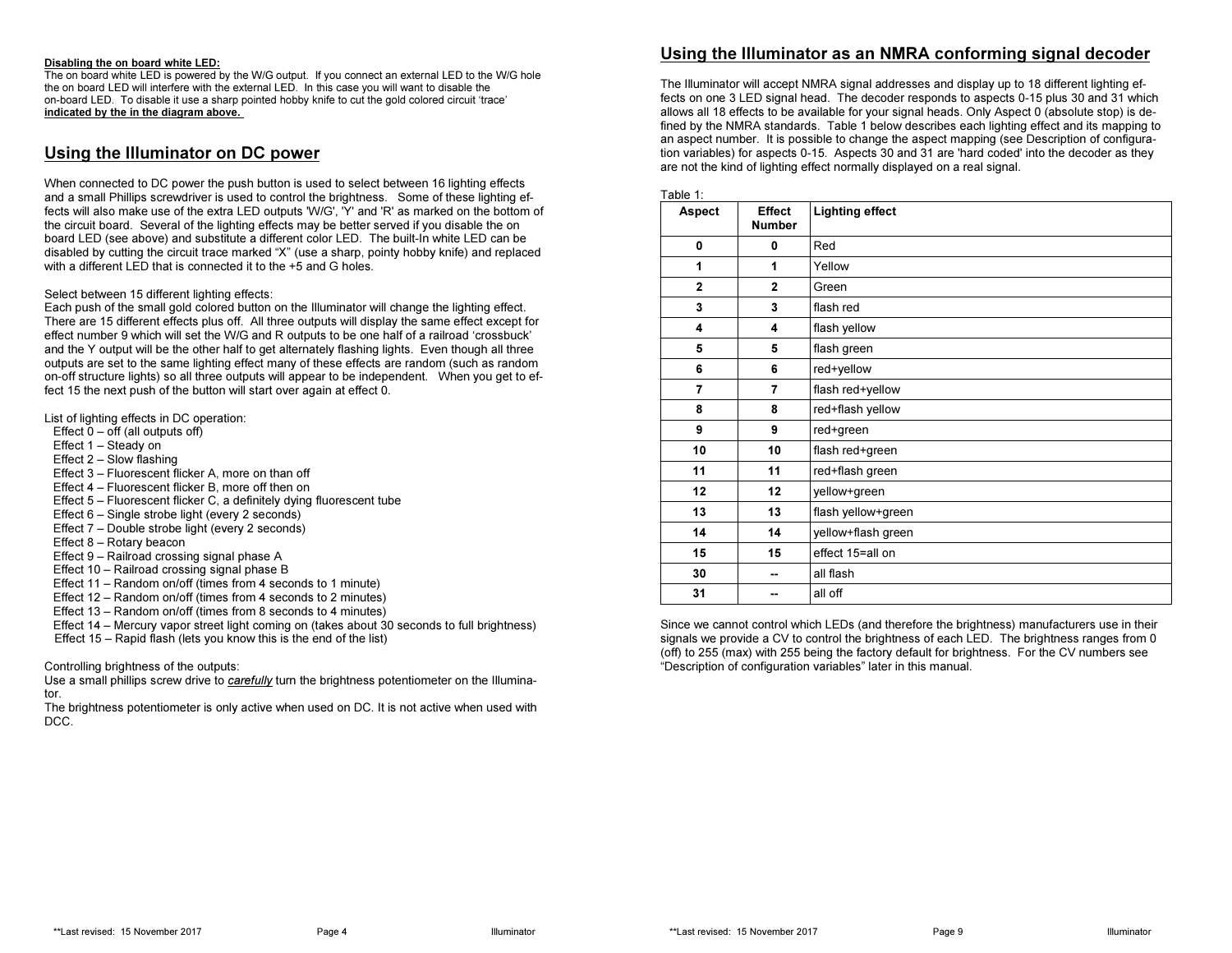#### Setting other CV options in the Illuminator:

 There are two methods for programming the CVs when the decoder is programmed with an accessory address. The preferred method is Accessory Decoder Configuration Variable Access Instruction. NCE systems call it "OPS PROG ACCY CV"

#### Programming Accessory CVs using an NCE system:

- Connect wires from the track to the decoder DCC terminals.<br>● Pross PROC/ESC followed by "7" to onter the "OPS PROC
- Press PROG/ESC followed by "7" to enter the "OPS PROG ACCY CV" menu<br>● Press PROG/ESC followed by followed by ENTER
- Type the address of the decoder followed by ENTER.
- Type in the CV number you want to program followed by ENTER
- $\bullet$  Type in the value for the CV by ENTER
- The decoder will accept the CV value

#### Programming CVs with systems that don't support Accessory OPs mode programming:

- Connect wires from the track to the decoder DCC terminals.<br>● Puch the Pregram button (poties the LED flashes nov), 14th
- Push the Program button (notice the LED flashes now). When the display is flashing you<br>hove and minute to complete the nove atops or the deceder will ovit programming mode have one minute to complete the next steps or the decoder will exit programming mode.
- On your DCC system enter Locomotive Ops mode programming<br>● Enter any unused locomotive address (up den't unat any unuse
- Enter any unused locomotive address (we don't want any unwanted loco programming here) here).
- Enter the CV number you want to program
- Enter the value for the CV<br>● The deceder will accept the
- $\bullet$ The decoder will accept the CV value and stop flashing the LED.
- The button must be pressed for each CV to be programmed with loco Ops mode.<br>●

● Note: The LED will only flash for about 1 minute. When it stops flashing the Illuminator will not accept programming. If it times out and stops flashing before you finish programming just press programming button again.

#### Controlling Brightness:

 Each output has a separate brightness CV. Values of 0 to 255 are accepted with 255 being full brightness.

 CV140 controls the brightness of the W/G output. CV141 controls the brightness of the Y output. CV142 controls the brightness of the R output.

#### Lighting Effects:

 Each output can have a different light effect. Values of 0 through 15 are valid.CV137 controls the effect for the W/G output. CV138 controls the effect for the Y output. CV139 controls the effect for the R output.

List of lighting effects in DCC operation when using an accessory address:Effect  $0 -$  off (all outputs off) Effect 1 – Steady on Effect 2 – Slow flashing Effect 3 – Fluorescent flicker A, more on than off Effect 4 – Fluorescent flicker B, more off then on Effect 5 – Fluorescent flicker C, a definitely dying fluorescent tubeEffect 6 – Single strobe light (every 2 seconds) Effect 7 – Double strobe light (every 2 seconds) Effect 8 – Rotary beacon Effect 9 – Railroad crossing signal phase A Effect 10 – Railroad crossing signal phase B Effect 11 – Random on/off (times from 4 seconds to 1 minute) Effect 12 – Random on/off (times from 4 seconds to 2 minutes) Effect 13 – Random on/off (times from 8 seconds to 4 minutes) Effect 14 – Mercury vapor street light coming on (takes about 30 seconds to full brightness)Effect 15 – Rapid flash

# Using the Illuminator as a mobile (loco) decoder

The Illuminator comes from the factory preset with the (short) Loco Address of 3. Loco function commands are used to control the outputs when using the Illuminator with a loco address.

#### Now let's test the decoder:

 First get power to the decoder by connecting wires to the RR (Right Rail) and LR (Left Rail) holes on the decoder then to DCC track power. There are two sets of RR and LR holes. You may use either set. The other set makes it easy to 'daisy chain' multiple Illuminators (diagram on page 2). Once the Illuminator is powered up it is time to test. Unless you've already changed the decoder address it will be 3 and functions 0, 1 and 2 will control the three outputs.Pressing the headlight button (F0) on your controller should turn the white LED on and off.

The Illuminator CANNOT be programmed on your programming track. It is always programmed while connected to DCC track power. This decoder can be programmed by all systems that support locomotive Program On the Main (also called Loco Ops mode programming)using the EXACT procedure below. :

- Press the gold colored program button on the Illuminator (the Illuminator LED starts flashing)
- Decide what address you want the Illuminator to have.
- Select that address on your throttle.
- Call up Program on the Main (also called OPs mode on some DCC systems) on your throttle- Program CV1 to a value of 1.
- The flashing of the LED should stop indicating the Illuminator has accepted the new address.

NOTE: The LED will flash for about 60 seconds then return normal operations if the Illuminatordoesn't receive any programming. If you were too slow just push the button again to start another attempt.

#### Consisting:

 The Illuminator will accept normal NMRA consisting commands. This makes it easy to control several Illuminators together such as when they are used in passenger cars for lighting. The consist address will not work for for changing CVs instead use the 'main' address.

#### Controlling Brightness:

 Each output has a separate brightness CV. CV140 controls the W/G output. Values of 0 to 255 are accepted with 255 being full brightness. CV141 and CV142 control the brightness of the Y and R outputs respectively.

#### Lighting Effects:

 Each output can have a different light effect. Values of 0 – 15 are valid. CV137 controls the effect for the W/G output. CV138 controls the Y output.CV139 controls the R output.

List of lighting effects in DCC operation when using a loco address:Effect  $0 -$  off (all outputs off) Effect 1 – Steady on Effect 2 – Slow flashing Effect 3 – Fluorescent flicker A, more on than off Effect 4 – Fluorescent flicker B, more off then on Effect 5 – Fluorescent flicker C, a definitely dying fluorescent tubeEffect 6 – Single strobe light (every 2 seconds) Effect 7 – Double strobe light (every 2 seconds) Effect 8 – Rotary beacon Effect 9 – RR crossing signal phase A (will not be in sync when used with loco address) Effect 10 – RR crossing signal phase B (will not be in sync when used with loco address)Effect 11 – Random on/off (times from 4 seconds to 1 minute) Effect 12 – Random on/off (times from 4 seconds to 2 minutes) Effect 13 – Random on/off (times from 8 seconds to 4 minutes) Effect 14 – Mercury vapor street light coming on (takes about 30 seconds to full brightness)Effect 15 – Rapid flash